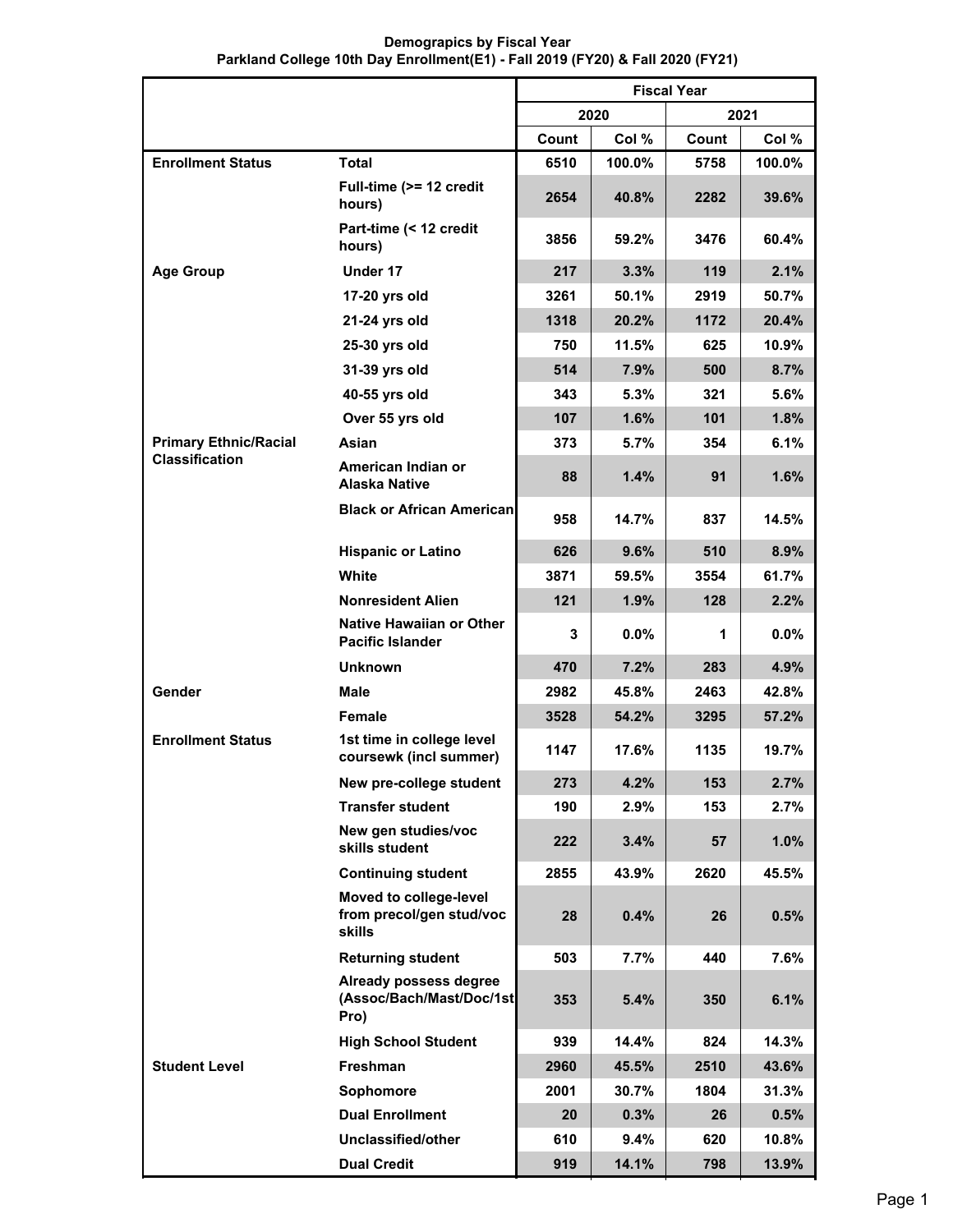|                              |                                                     | <b>Fiscal Year</b> |         |       |       |
|------------------------------|-----------------------------------------------------|--------------------|---------|-------|-------|
|                              |                                                     |                    | 2020    |       | 2021  |
|                              |                                                     | Count              | Col %   | Count | Col % |
| <b>Residency</b>             | <b>In-district</b>                                  | 5094               | 78.2%   | 4475  | 77.7% |
|                              | <b>Out-of-district</b>                              | 1159               | 17.8%   | 1027  | 17.8% |
|                              | Out-of-state                                        | 112                | 1.7%    | 145   | 2.5%  |
|                              | <b>Foreign Country</b>                              | 145                | 2.2%    | 111   | 1.9%  |
| <b>Student Intent</b>        | <b>Prepare for transfer</b>                         | 2991               | 45.9%   | 3011  | 52.3% |
|                              | Improve skills for present<br>job                   | 266                | 4.1%    | 208   | 3.6%  |
|                              | Prepare for job<br>immediately after com<br>college | 1218               | 18.7%   | 1354  | 23.5% |
|                              | <b>Prepare for GED/improve</b><br>basic ac skills   | 180                | 2.8%    | 98    | 1.7%  |
|                              | Personal interest - not<br>career oriented          | 372                | 5.7%    | 340   | 5.9%  |
|                              | Other or unknown                                    | 1483               | 22.8%   | 747   | 13.0% |
| <b>Highest Degree Earned</b> | <b>Assoc Deg</b>                                    | 224                | 3.4%    | 228   | 4.0%  |
|                              | <b>Bachelor Deg</b>                                 | 267                | 4.1%    | 238   | 4.1%  |
|                              | <b>Certificate</b>                                  | 113                | 1.7%    | 113   | 2.0%  |
|                              | <b>Doctoral</b>                                     | 20                 | 0.3%    | 16    | 0.3%  |
|                              | <b>GED</b>                                          | 127                | $2.0\%$ | 120   | 2.1%  |
|                              | <b>High School Diploma</b>                          | 3592               | 55.2%   | 3400  | 59.0% |
|                              | <b>Master Deg</b>                                   | 66                 | $1.0\%$ | 79    | 1.4%  |
|                              | <b>None</b>                                         | 951                | 14.6%   | 837   | 14.5% |
|                              | Other                                               | 216                | 3.3%    | 82    | 1.4%  |
|                              | <b>First Prof</b>                                   | $\mathbf{1}$       | 0.0%    |       |       |
|                              | Passed one college-level<br>course                  | 581                | 8.9%    | 308   | 5.3%  |
|                              | <b>Unknown</b>                                      | 352                | 5.4%    | 337   | 5.9%  |

**Demograpics by Fiscal Year Parkland College 10th Day Enrollment(E1) - Fall 2019 (FY20) & Fall 2020 (FY21)**

Source: e1fy21.sps; Prepared by IAR; 9/25/2020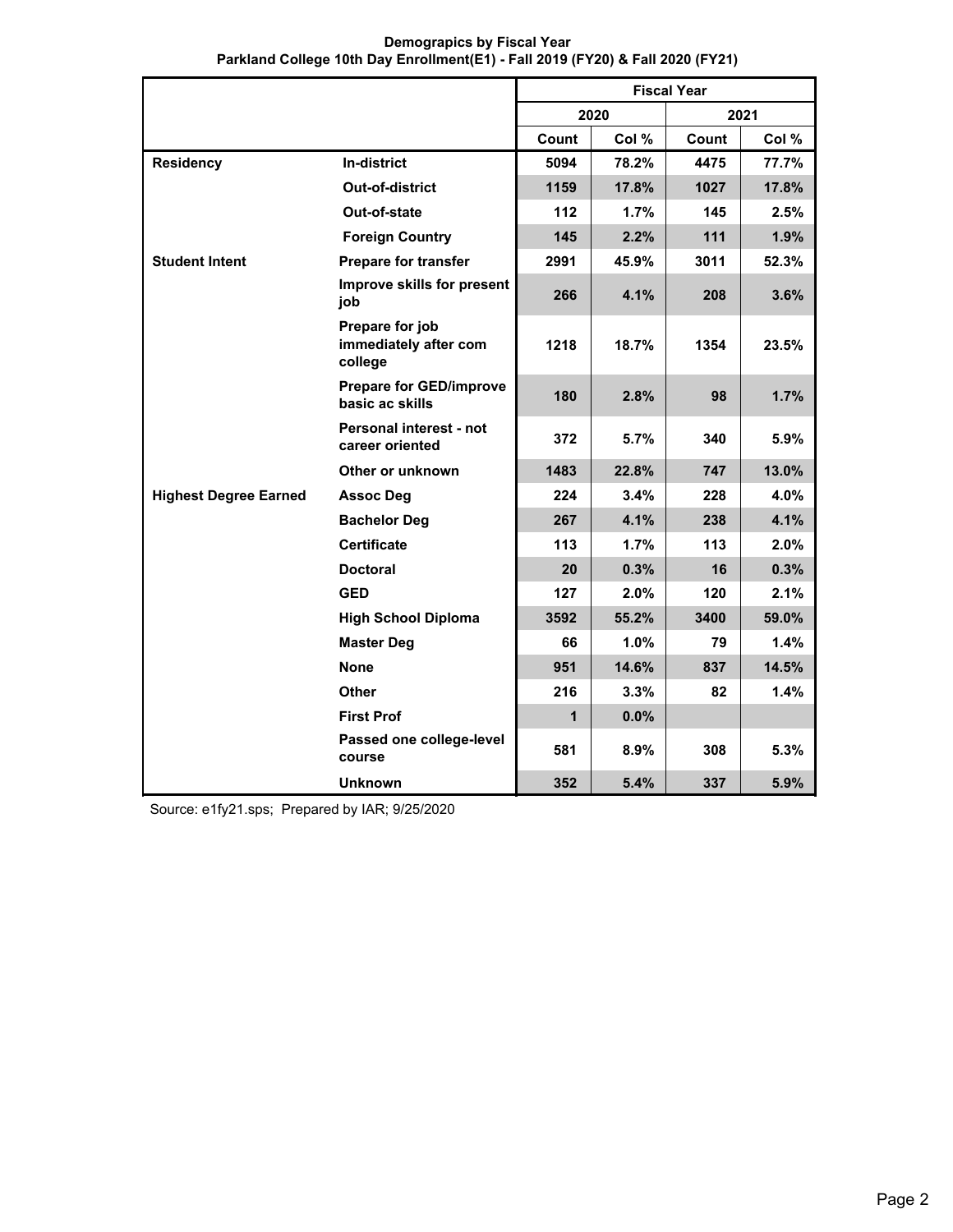## **State by Fiscal Year Parkland College 10th Day Enrollment (E1) - Fall 2019 (FY20) & Fall 2020 (FY21)**

|              |                       | <b>Fiscal Year</b>      |         |                |         |  |
|--------------|-----------------------|-------------------------|---------|----------------|---------|--|
|              |                       |                         | 2020    |                | 2021    |  |
|              |                       | Count                   | Col %   | Count          | Col %   |  |
| <b>State</b> | <b>Alabama</b>        | 1                       | 0.0%    |                |         |  |
|              | Arizona               | $\overline{2}$          | 0.0%    | $\mathbf{1}$   | 0.0%    |  |
|              | <b>Arkansas</b>       |                         |         | 1              | $0.0\%$ |  |
|              | California            | 8                       | 0.1%    | $\overline{7}$ | 0.1%    |  |
|              | Colorado              |                         |         | 1              | $0.0\%$ |  |
|              | Florida               | $\overline{7}$          | 0.1%    | 3              | 0.1%    |  |
|              | Georgia               | 2                       | 0.0%    | 2              | $0.0\%$ |  |
|              | Hawaii                | $\mathbf{1}$            | 0.0%    |                |         |  |
|              | <b>Illinois</b>       | 6250                    | 96.0%   | 5493           | 95.4%   |  |
|              | Indiana               | 35                      | 0.5%    | 40             | 0.7%    |  |
|              | lowa                  | 6                       | 0.1%    | 9              | 0.2%    |  |
|              | <b>Kansas</b>         | $\mathbf{1}$            | 0.0%    | 1              | 0.0%    |  |
|              | Kentucky              | 8                       | 0.1%    | 12             | 0.2%    |  |
|              | <b>Maryland</b>       |                         |         | $\overline{2}$ | 0.0%    |  |
|              | <b>Massachusetts</b>  | 1                       | $0.0\%$ | 2              | $0.0\%$ |  |
|              | Michigan              | 7                       | 0.1%    | 8              | 0.1%    |  |
|              | <b>Minnesota</b>      |                         |         | 3              | 0.1%    |  |
|              | <b>Mississippi</b>    |                         |         | $\mathbf{1}$   | 0.0%    |  |
|              | <b>Missouri</b>       | 5                       | 0.1%    | 6              | 0.1%    |  |
|              | <b>Nebraska</b>       | $\overline{2}$          | 0.0%    | 3              | 0.1%    |  |
|              | <b>Nevada</b>         |                         |         | 1              | $0.0\%$ |  |
|              | <b>New Jersey</b>     | 3                       | 0.0%    | 6              | 0.1%    |  |
|              | <b>New York</b>       | 2                       | 0.0%    | 2              | $0.0\%$ |  |
|              | <b>North Carolina</b> | $\mathbf{1}$            | 0.0%    | $\mathbf{1}$   | 0.0%    |  |
|              | Ohio                  |                         |         | 2              | $0.0\%$ |  |
|              | <b>Oklahoma</b>       | $\mathbf{1}$            | $0.0\%$ | 1              | 0.0%    |  |
|              | Pennsylvania          | 1                       | 0.0%    | 6              | 0.1%    |  |
|              | <b>South Carolina</b> | $\mathbf{1}$            | 0.0%    | $\mathbf{1}$   | $0.0\%$ |  |
|              | <b>Tennessee</b>      | 4                       | 0.1%    | 4              | 0.1%    |  |
|              | <b>Texas</b>          | $\overline{\mathbf{4}}$ | 0.1%    | 12             | 0.2%    |  |
|              | Utah                  | 1                       | 0.0%    |                |         |  |
|              | Virginia              | $\overline{2}$          | 0.0%    | 4              | 0.1%    |  |
|              | Washington            | 3                       | 0.0%    | 2              | 0.0%    |  |
|              | Wisconsin             | 6                       | 0.1%    | 9              | 0.2%    |  |
|              | Wyoming               |                         |         | 1              | $0.0\%$ |  |
|              | Foreign               | 145                     | 2.2%    | 111            | 1.9%    |  |
|              | <b>Total</b>          | 6510                    | 100.0%  | 5758           | 100.0%  |  |

Source: e1fy21.sps; Prepared by IAR; 9/25/2020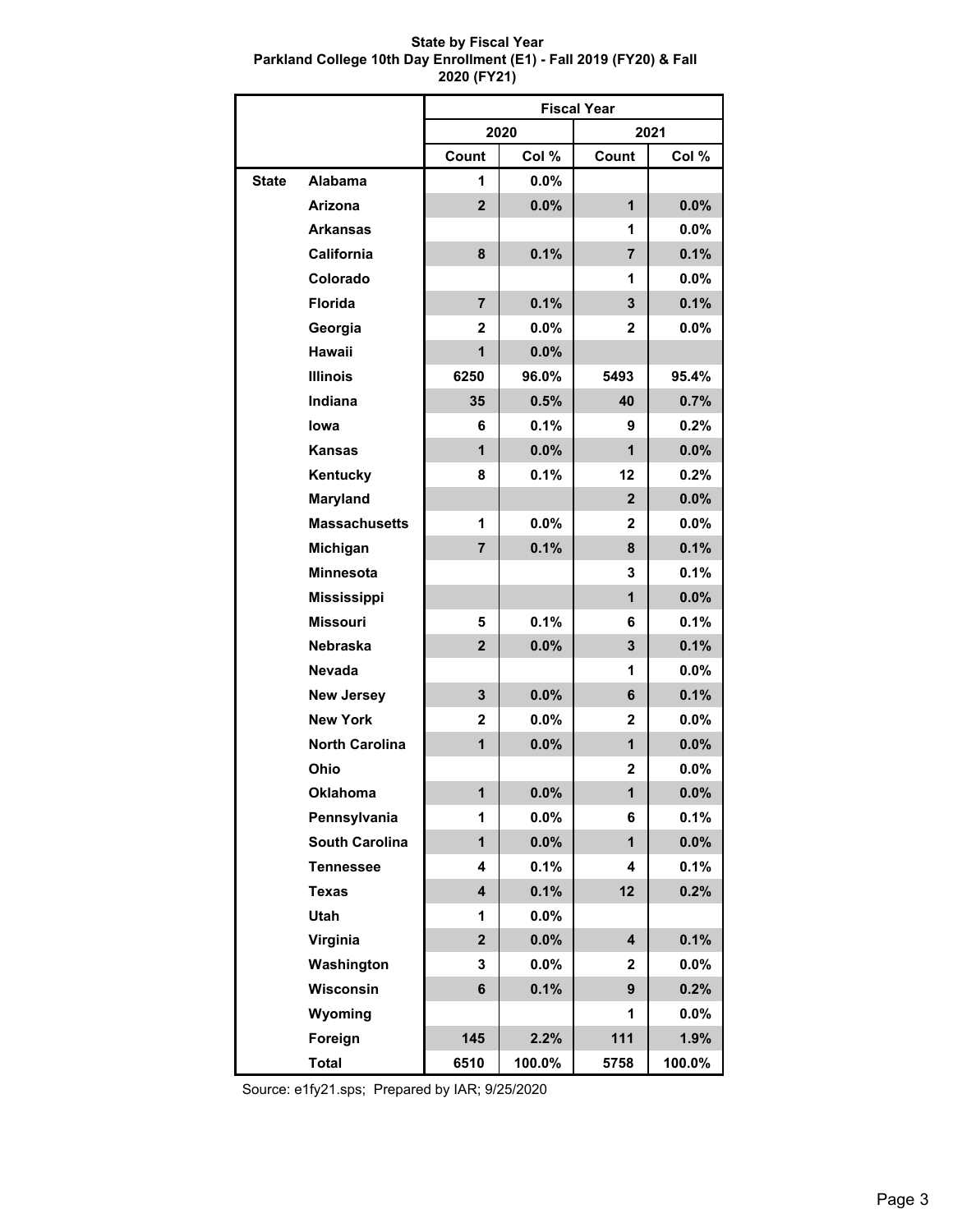**Program of Study by Fiscal Year Parkland College 10th Day Enrollment (E1) - Fall 2019 (FY20) & Fall 2020 (FY21)**

|                         |                 | <b>Fiscal Year</b> |         |                |         |  |
|-------------------------|-----------------|--------------------|---------|----------------|---------|--|
|                         |                 |                    | 2020    |                | 2021    |  |
|                         |                 | Count              | Col %   | Count          | Col %   |  |
| <b>Program of Study</b> | <b>B AATAAS</b> |                    |         | 8              | 0.1%    |  |
|                         | <b>B ABGAAS</b> | $\mathbf{2}$       | 0.0%    |                |         |  |
|                         | <b>B ABLAAS</b> | 23                 | 0.4%    | 10             | 0.2%    |  |
|                         | <b>B ABMAAS</b> | 31                 | 0.5%    | 25             | 0.4%    |  |
|                         | <b>B ABRAAS</b> | $\mathbf{2}$       | 0.0%    | 1              | 0.0%    |  |
|                         | <b>B ABTAAS</b> | 39                 | 0.6%    | 26             | 0.5%    |  |
|                         | <b>B ABTCER</b> | 3                  | 0.0%    | 4              | 0.1%    |  |
|                         | <b>B ACCAAS</b> | 44                 | 0.7%    | 44             | 0.8%    |  |
|                         | <b>B ACCCER</b> | 6                  | 0.1%    | 9              | 0.2%    |  |
|                         | <b>B AGBCER</b> | $\mathbf{1}$       | 0.0%    | 3              | 0.1%    |  |
|                         | <b>B AROCER</b> |                    |         | 1              | 0.0%    |  |
|                         | <b>B ETRCER</b> | 4                  | 0.1%    | 3              | 0.1%    |  |
|                         | <b>B FLDCER</b> | 3                  | 0.0%    |                |         |  |
|                         | <b>B FSACER</b> | 1                  | 0.0%    |                |         |  |
|                         | <b>B HCMAAS</b> | 13                 | 0.2%    | 7              | 0.1%    |  |
|                         | <b>B HIFCER</b> | 1                  | 0.0%    | 1              | 0.0%    |  |
|                         | <b>B HIHAAS</b> | 5                  | 0.1%    | 4              | 0.1%    |  |
|                         | <b>B HIMCER</b> | 1                  | 0.0%    | $\mathbf{1}$   | 0.0%    |  |
|                         | <b>B HIRAAS</b> | 8                  | 0.1%    | 1              | 0.0%    |  |
|                         | <b>B INDCER</b> | 9                  | 0.1%    | 5              | 0.1%    |  |
|                         | <b>BINTCER</b>  | 1                  | 0.0%    | 1              | 0.0%    |  |
|                         | <b>B MGTAAS</b> | 90                 | 1.4%    | 78             | 1.4%    |  |
|                         | <b>B MKTAAS</b> | 30                 | 0.5%    | 26             | 0.5%    |  |
|                         | <b>B SERCER</b> |                    |         | $\mathbf{2}$   | 0.0%    |  |
|                         | <b>E ACRAAS</b> | 11                 | 0.2%    | 6              | 0.1%    |  |
|                         | <b>E ACRCER</b> | $\mathbf 2$        | 0.0%    | $\mathbf 2$    | 0.0%    |  |
|                         | <b>E AFTAAS</b> | 35                 | 0.5%    | 30             | 0.5%    |  |
|                         | <b>E AMTCER</b> | 3                  | 0.0%    | 12             | 0.2%    |  |
|                         | <b>E AUSCER</b> | 3                  | $0.0\%$ | 3              | 0.1%    |  |
|                         | <b>E AUTAAS</b> | 56                 | 0.9%    | 42             | 0.7%    |  |
|                         | <b>E BCRCER</b> | 5                  | 0.1%    | 4              | 0.1%    |  |
|                         | <b>E CADCER</b> | $\mathbf{2}$       | $0.0\%$ | $\mathbf{2}$   | $0.0\%$ |  |
|                         | <b>E CBSCER</b> | 1                  | $0.0\%$ | $\mathbf 2$    | $0.0\%$ |  |
|                         | <b>E CDBAAS</b> | 3                  | 0.0%    | $\mathbf 1$    | 0.0%    |  |
|                         | <b>E CDMAAS</b> | 41                 | 0.6%    | 39             | 0.7%    |  |
|                         | <b>E CDSAAS</b> | $\overline{7}$     | 0.1%    | 12             | 0.2%    |  |
|                         | <b>E CDSCER</b> |                    |         | $\mathbf{2}$   | $0.0\%$ |  |
|                         | <b>E CIVCER</b> | $\mathbf 1$        | $0.0\%$ | $\mathbf 1$    | 0.0%    |  |
|                         | <b>E CLSCER</b> | 23                 | 0.4%    | 29             | 0.5%    |  |
|                         | <b>E CMDCER</b> | $\mathbf{3}$       | $0.0\%$ | $\overline{2}$ | 0.0%    |  |
|                         | <b>E CNHAAS</b> | 20                 | 0.3%    | 26             | 0.5%    |  |
|                         | <b>E CTTAAS</b> | $\mathbf{1}$       | 0.0%    |                |         |  |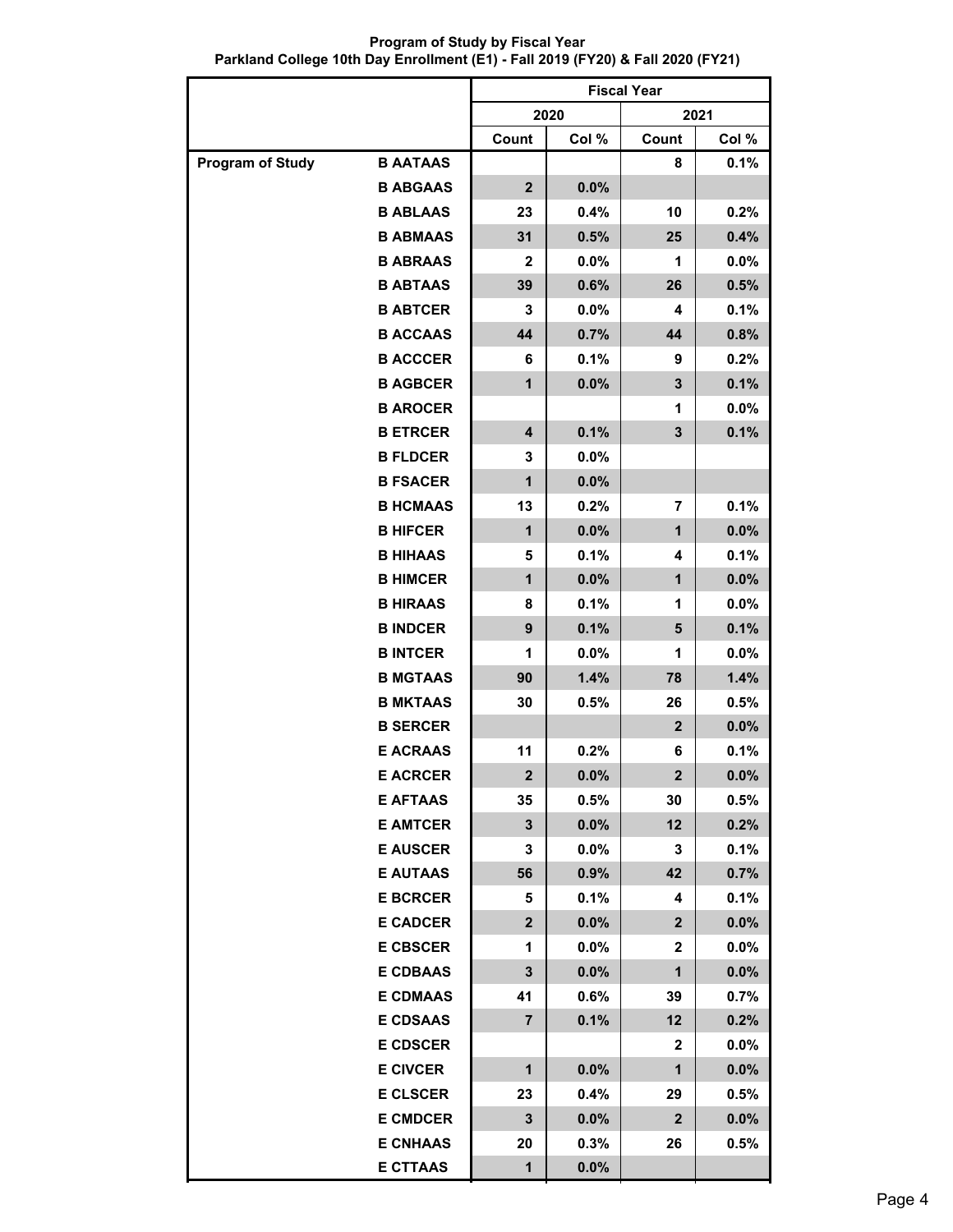**Program of Study by Fiscal Year Parkland College 10th Day Enrollment (E1) - Fall 2019 (FY20) & Fall 2020 (FY21)**

|                 | <b>Fiscal Year</b>      |         |                  |         |  |
|-----------------|-------------------------|---------|------------------|---------|--|
|                 |                         | 2020    | 2021             |         |  |
|                 | Count                   | Col %   | Count            | Col %   |  |
| <b>E ECSAAS</b> | 16                      | 0.2%    | 6                | 0.1%    |  |
| <b>E ECSCER</b> |                         |         | 1                | 0.0%    |  |
| <b>E ELPCER</b> | 15                      | 0.2%    | 6                | 0.1%    |  |
| <b>E ENSAES</b> | 121                     | 1.9%    | 112              | 1.9%    |  |
| <b>E HACAAS</b> | 24                      | 0.4%    | 15               | 0.3%    |  |
| <b>E HACCER</b> | 6                       | 0.1%    | 5                | 0.1%    |  |
| <b>E HVCCER</b> | 7                       | 0.1%    | 3                | 0.1%    |  |
| <b>E IMCCER</b> | 3                       | 0.0%    | $\mathbf{1}$     | 0.0%    |  |
| <b>E IMTCER</b> | 1                       | $0.0\%$ | $\mathbf{2}$     | $0.0\%$ |  |
| <b>E IWTCER</b> | 22                      | 0.3%    | 18               | 0.3%    |  |
| <b>E MFGAAS</b> | 32                      | 0.5%    | 24               | 0.4%    |  |
| <b>E MMCCER</b> | $\mathbf{1}$            | 0.0%    |                  |         |  |
| <b>E PETAAS</b> | 36                      | 0.6%    | 28               | 0.5%    |  |
| <b>E SRVCER</b> |                         |         | 3                | 0.1%    |  |
| <b>F AADAFA</b> | 93                      | 1.4%    | 79               | 1.4%    |  |
| <b>F AAEAFA</b> | 6                       | 0.1%    | 11               | 0.2%    |  |
| <b>F ENTAAS</b> | 4                       | 0.1%    | 4                | 0.1%    |  |
| <b>F GDICER</b> | 4                       | 0.1%    | $\mathbf{2}$     | 0.0%    |  |
| <b>F GDSAAS</b> | 26                      | 0.4%    | 21               | 0.4%    |  |
| <b>F GPPCER</b> | $\mathbf{1}$            | 0.0%    | $\mathbf{3}$     | 0.1%    |  |
| <b>F MCBAAS</b> | 35                      | 0.5%    | 23               | 0.4%    |  |
| <b>F MCCAAS</b> | $\mathbf{1}$            | 0.0%    | $\boldsymbol{2}$ | 0.0%    |  |
| <b>F MPHAAS</b> | 23                      | 0.4%    | 15               | 0.3%    |  |
| <b>F MPRCER</b> | 5                       | 0.1%    | 5                | 0.1%    |  |
| <b>F MSEAFA</b> | 14                      | 0.2%    | 14               | 0.2%    |  |
| <b>F MSPAFA</b> | 6                       | 0.1%    | 6                | 0.1%    |  |
| <b>G AMACER</b> | 3                       | $0.0\%$ | 8                | 0.1%    |  |
| <b>G BOFCER</b> |                         |         | 8                | 0.1%    |  |
| <b>G CMACER</b> | 6                       | 0.1%    |                  |         |  |
| <b>G DHGAAS</b> | 66                      | 1.0%    | 67               | 1.2%    |  |
| <b>G EMACER</b> | $\mathbf{2}$            | $0.0\%$ | 19               | 0.3%    |  |
| <b>G EMTAAS</b> | 17                      | 0.3%    | 19               | 0.3%    |  |
| <b>G EMTCER</b> | 11                      | $0.2\%$ | 10               | 0.2%    |  |
| <b>G FSTAAS</b> | $\overline{7}$          | 0.1%    | 5                | 0.1%    |  |
| <b>G MASCER</b> | 8                       | 0.1%    | 4                | 0.1%    |  |
| <b>G MSGAAS</b> | $\overline{\mathbf{2}}$ | $0.0\%$ | 10               | 0.2%    |  |
| <b>G MTRCER</b> | 1                       | $0.0\%$ | 1                | $0.0\%$ |  |
| <b>G NASCER</b> | 4                       | 0.1%    | 6                | 0.1%    |  |
| <b>G NURAAS</b> | 189                     | $2.9\%$ | 193              | 3.4%    |  |
| <b>G NURCER</b> | 38                      | 0.6%    | 41               | 0.7%    |  |
| <b>G OTAAAS</b> | 41                      | $0.6\%$ | 37               | 0.6%    |  |
| <b>G RTTAAS</b> | 22                      | 0.3%    | 27               | 0.5%    |  |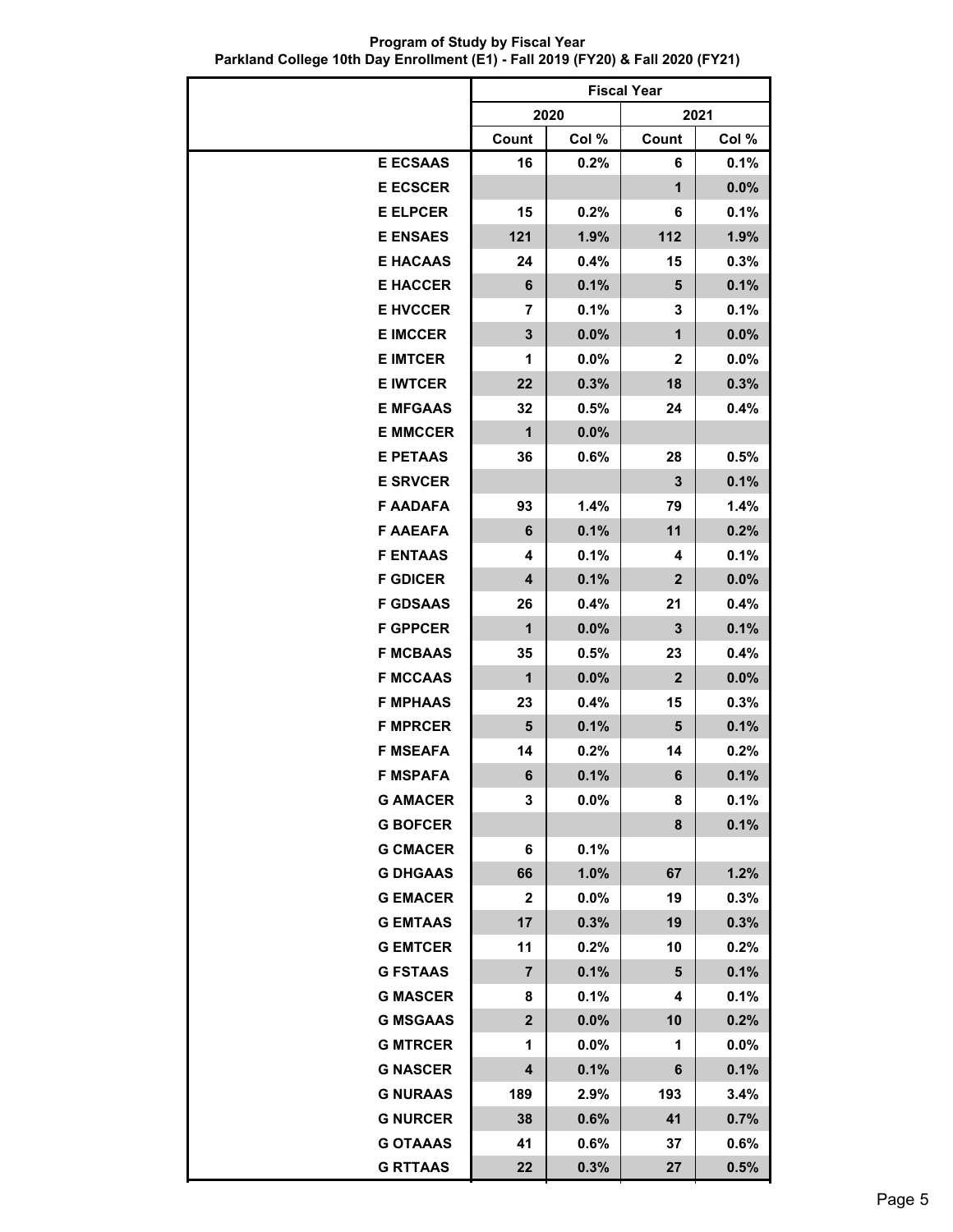**Program of Study by Fiscal Year Parkland College 10th Day Enrollment (E1) - Fall 2019 (FY20) & Fall 2020 (FY21)**

|                 | <b>Fiscal Year</b> |         |                |         |  |
|-----------------|--------------------|---------|----------------|---------|--|
|                 |                    | 2020    |                | 2021    |  |
|                 | Count              | Col %   | Count          | Col %   |  |
| <b>G SPTCER</b> | 5                  | 0.1%    |                |         |  |
| <b>G SURAAS</b> | 35                 | 0.5%    | 34             | 0.6%    |  |
| <b>G VTTAAS</b> | 59                 | $0.9\%$ | 56             | 1.0%    |  |
| <b>G XCTCER</b> | $\mathbf{2}$       | 0.0%    | 6              | 0.1%    |  |
| <b>G XMRCER</b> | 1                  | $0.0\%$ |                |         |  |
| <b>G XRAAAS</b> | 30                 | 0.5%    | 30             | 0.5%    |  |
| <b>H GAAAA</b>  | 928                | 14.3%   | 905            | 15.7%   |  |
| <b>H GAACE</b>  | 4                  | 0.1%    | 1385           | 24.1%   |  |
| <b>H GAACRD</b> | $\mathbf{2}$       | 0.0%    | 14             | $0.2\%$ |  |
| <b>N ASGAS</b>  | 1002               | 15.4%   | 919            | 16.0%   |  |
| <b>N FTRCER</b> | 2                  | $0.0\%$ | $\mathbf{2}$   | 0.0%    |  |
| OCCUP1799       | 655                | 10.1%   | 586            | 10.2%   |  |
| <b>S CDECER</b> | $\mathbf{2}$       | $0.0\%$ |                |         |  |
| <b>S CHDAAS</b> | 21                 | 0.3%    | 11             | 0.2%    |  |
| <b>S CJSAAS</b> | 59                 | $0.9\%$ | 46             | 0.8%    |  |
| <b>S FSTAAS</b> | 3                  | 0.0%    | $\mathbf{2}$   | 0.0%    |  |
| <b>T BKPCER</b> | $\mathbf{2}$       | $0.0\%$ | 1              | 0.0%    |  |
| <b>T CISCER</b> |                    |         | 3              | 0.1%    |  |
| <b>T CNAAAS</b> | 45                 | $0.7\%$ | 33             | 0.6%    |  |
| <b>T CPLAAS</b> | 45                 | 0.7%    | 31             | 0.5%    |  |
| <b>T DGMAAS</b> | 28                 | 0.4%    | 31             | 0.5%    |  |
| <b>T GPRCER</b> | $\mathbf{1}$       | 0.0%    | $\mathbf{1}$   | 0.0%    |  |
| <b>TIADAAS</b>  | 5                  | 0.1%    | 3              | 0.1%    |  |
| <b>TIADCER</b>  | 1                  | 0.0%    | $\mathbf 1$    | 0.0%    |  |
| <b>T IPRCER</b> | 2                  | $0.0\%$ | 8              | 0.1%    |  |
| <b>T MORCFR</b> |                    |         | $\mathbf{1}$   | $0.0\%$ |  |
| <b>T MSACER</b> | 1                  | $0.0\%$ |                |         |  |
| <b>T MSOCER</b> |                    |         | $\mathbf{1}$   | 0.0%    |  |
| <b>T OCAAAS</b> | 36                 | 0.6%    | 30             | 0.5%    |  |
| <b>TOCPCER</b>  | 3                  | $0.0\%$ | $\mathbf{1}$   | 0.0%    |  |
| <b>TOOSCER</b>  | 1                  | $0.0\%$ | 1              | 0.0%    |  |
| <b>T PCFCER</b> | 1                  | $0.0\%$ | 8              | 0.1%    |  |
| <b>T SDVCER</b> | 2                  | $0.0\%$ |                |         |  |
| <b>T VGWCER</b> | $\mathbf 1$        | 0.0%    |                |         |  |
| <b>V CMPCER</b> | 1                  | $0.0\%$ | 1              | $0.0\%$ |  |
| <b>V PRPCER</b> |                    |         | $\overline{2}$ | 0.0%    |  |
| <b>V UASCER</b> | 1                  | $0.0\%$ | 1              | $0.0\%$ |  |
| <b>X CDLCER</b> | $\mathbf{2}$       | 0.0%    | 6              | 0.1%    |  |
| Y AB2CE         |                    |         | 3              | 0.1%    |  |
| Y AB3CE         |                    |         | $\overline{2}$ | 0.0%    |  |
| Y AB4CE         |                    |         | 5              | 0.1%    |  |
| Y AS5CE         |                    |         | 1              | 0.0%    |  |
|                 |                    |         |                |         |  |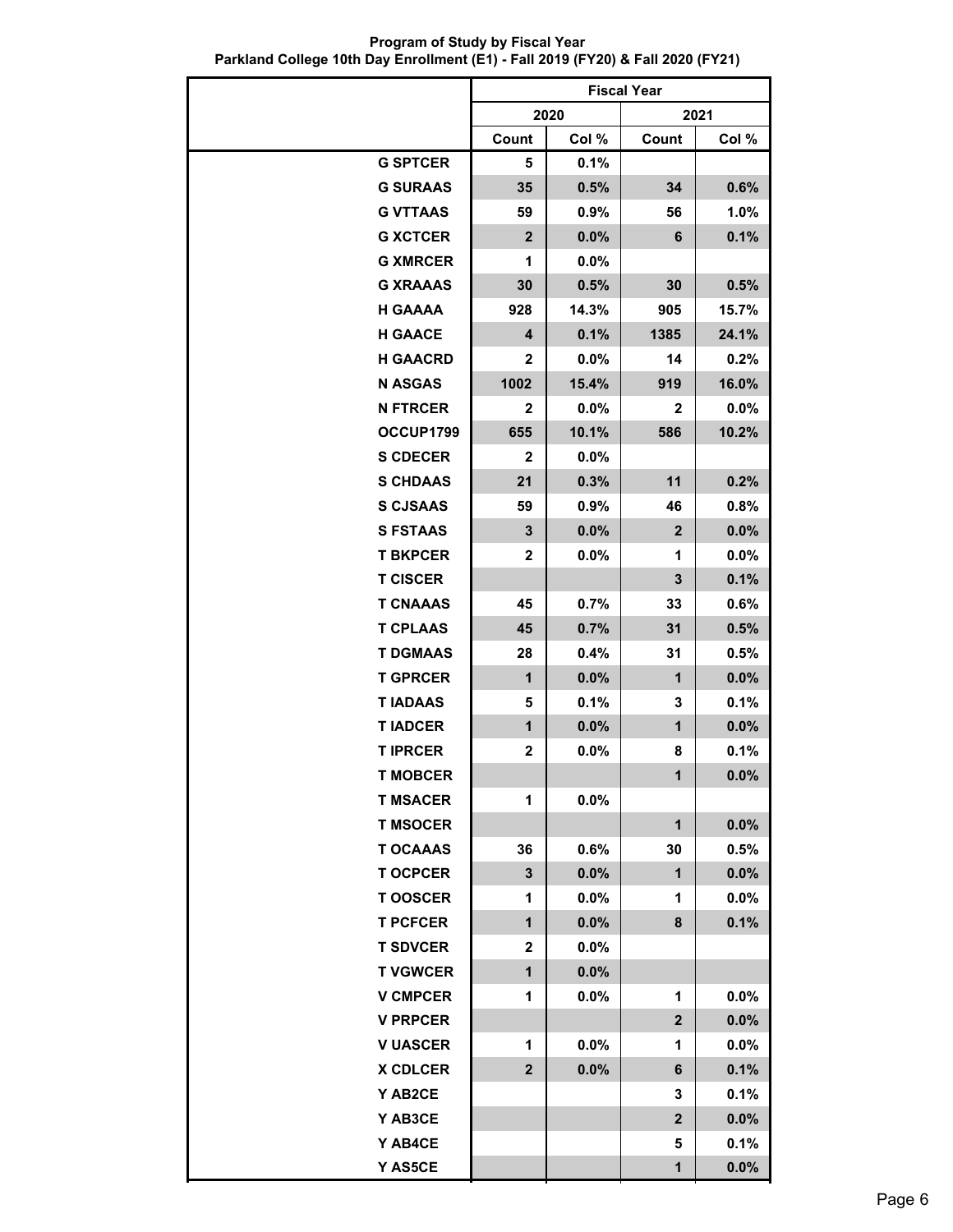**Program of Study by Fiscal Year Parkland College 10th Day Enrollment (E1) - Fall 2019 (FY20) & Fall 2020 (FY21)**

|                 | <b>Fiscal Year</b>      |         |                      |        |  |  |
|-----------------|-------------------------|---------|----------------------|--------|--|--|
|                 |                         | 2020    |                      | 2021   |  |  |
|                 | Count                   | Col %   | Count                | Col %  |  |  |
| Y AS6CE         | 1                       | 0.0%    | 1                    | 0.0%   |  |  |
| Y EL1CE         |                         |         | $\blacktriangleleft$ | 0.0%   |  |  |
| Y EL2CE         | 1                       | $0.0\%$ | 3                    | 0.1%   |  |  |
| Y EL3CE         | $\overline{\mathbf{4}}$ | 0.1%    | 11                   | 0.2%   |  |  |
| Y EL4CE         | 1                       | 0.0%    | 15                   | 0.3%   |  |  |
| Y EL5CE         | 16                      | 0.2%    | 16                   | 0.3%   |  |  |
| <b>Y GSUAGS</b> | 2046                    | 31.4%   | 201                  | 3.5%   |  |  |
| <b>Total</b>    | 6510                    | 100.0%  | 5758                 | 100.0% |  |  |

Source: e1fy21.sps; Prepared by IAR; 9/25/2020

|                             |                                                      | <b>Fiscal Year</b> |         |                |        |  |
|-----------------------------|------------------------------------------------------|--------------------|---------|----------------|--------|--|
|                             |                                                      |                    | 2020    |                | 2021   |  |
|                             |                                                      | Count              | Col %   | Count          | Col %  |  |
| <b>Previous Institution</b> | <b>Total</b>                                         | 190                | 100.0%  | 153            | 100.0% |  |
| <b>Attended</b>             | Unknown Institution                                  | $\mathbf 1$        | 0.5%    |                |        |  |
|                             | <b>Aurora University</b>                             |                    |         | $\mathbf{1}$   | 0.7%   |  |
|                             | <b>Black Hawk College-East</b>                       | 2 <sup>1</sup>     | 1.1%    |                |        |  |
|                             | <b>Black Hawk College-Quad</b><br><b>Cities</b>      | $\mathbf{2}$       | $1.1\%$ |                |        |  |
|                             | <b>Bradley University</b>                            | $\mathbf{1}$       | 0.5%    |                |        |  |
|                             | <b>Carl Sandburg College</b>                         |                    |         | 4              | 2.6%   |  |
|                             | <b>Chicago State University</b>                      |                    |         | $\mathbf{1}$   | 0.7%   |  |
|                             | <b>College of DuPage</b>                             | 1                  | 0.5%    | 4              | 2.6%   |  |
|                             | <b>College of Lake County</b>                        |                    |         | $\mathbf{1}$   | 0.7%   |  |
|                             | <b>College of St. Francis</b>                        | 1                  | 0.5%    |                |        |  |
|                             | <b>Columbia College</b>                              |                    |         | $\overline{1}$ | 0.7%   |  |
|                             | <b>Danville Area Community</b><br>College            | 16                 | 8.4%    | 13             | 8.5%   |  |
|                             | <b>DePaul University</b>                             |                    |         | $\overline{2}$ | 1.3%   |  |
|                             | <b>Eastern Illinois University</b>                   | 5                  | 2.6%    | 5              | 3.3%   |  |
|                             | <b>Elgin Community College</b>                       | $\mathbf{1}$       | 0.5%    | 2 <sup>2</sup> | 1.3%   |  |
|                             | <b>Elmhurst College</b>                              |                    |         | 1              | 0.7%   |  |
|                             | <b>Eureka College</b>                                |                    |         | $\mathbf{1}$   | 0.7%   |  |
|                             | <b>Harry S Truman College</b>                        | 1                  | 0.5%    |                |        |  |
|                             | <b>Heartland Community</b><br>College                | 19                 | 10.0%   | 10             | 6.5%   |  |
|                             | <b>Illinois Central College</b>                      | 4                  | 2.1%    | $\mathbf{2}$   | 1.3%   |  |
|                             | <b>Illinois Eastern</b><br><b>Community Colleges</b> | $\mathbf 1$        | 0.5%    | $\mathbf{1}$   | 0.7%   |  |
|                             | <b>Illinois State University</b>                     | 4                  | 2.1%    | $\mathbf{2}$   | 1.3%   |  |

## **Transfer Institution (Transfer Students Only) Parkland College 10th Day Enrollment (E1) - Fall 2019 (FY20) & Fall 2020 (FY21)**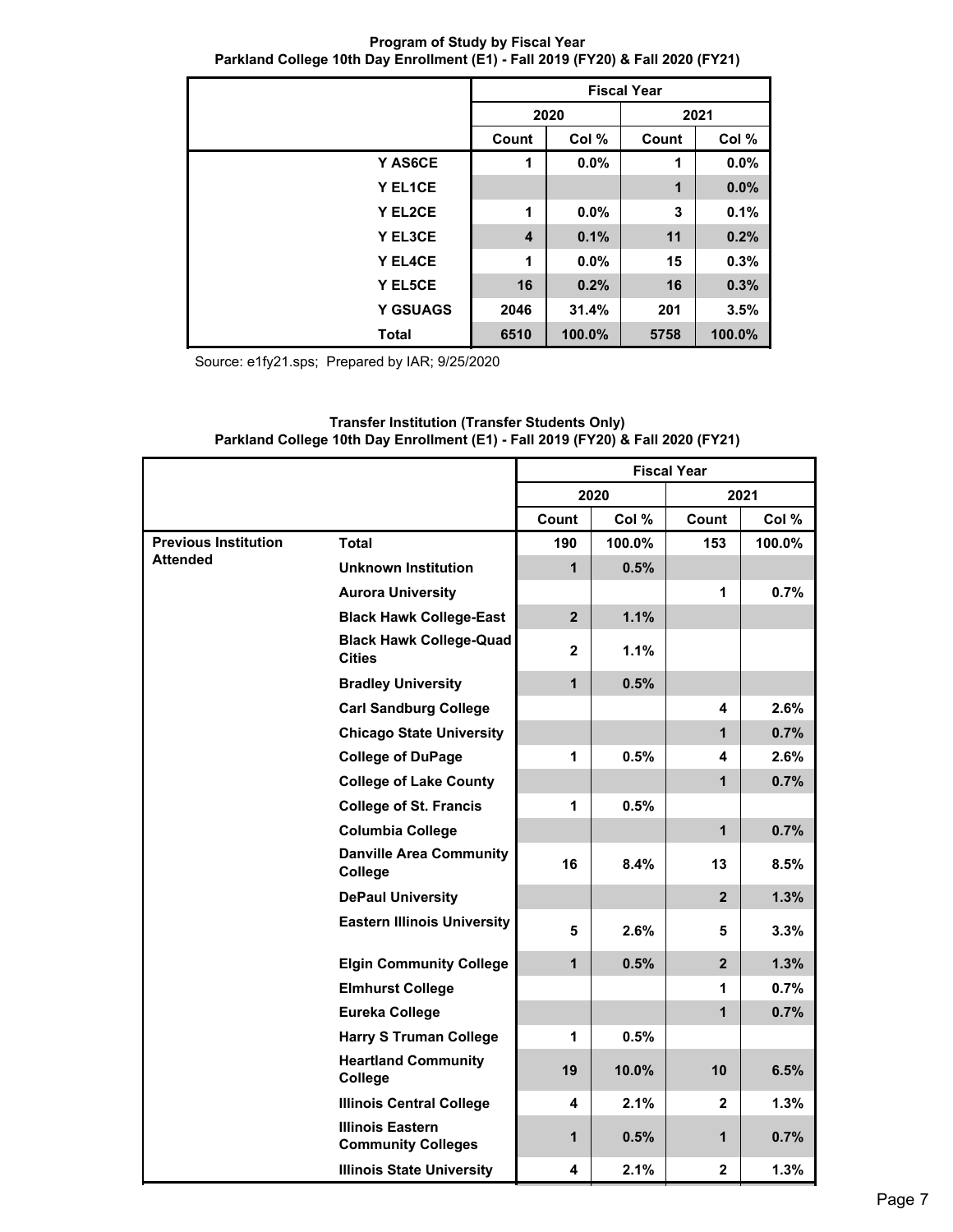|                                                                        | <b>Fiscal Year</b> |       |              |       |
|------------------------------------------------------------------------|--------------------|-------|--------------|-------|
|                                                                        |                    | 2020  |              | 2021  |
|                                                                        | Count              | Col % | Count        | Col % |
| <b>Illinois Valley Community</b><br>College                            | 4                  | 2.1%  | 1            | 0.7%  |
| <b>Illinois Wesleyan</b><br><b>University</b>                          | 1                  | 0.5%  |              |       |
| John A. Logan College                                                  | $\mathbf{1}$       | 0.5%  |              |       |
| <b>John Wood Community</b><br>College                                  |                    |       | 1            | 0.7%  |
| <b>Joliet Junior College</b>                                           | $5\phantom{1}$     | 2.6%  | $\mathbf{1}$ | 0.7%  |
| <b>Kankakee Community</b><br>College                                   | 11                 | 5.8%  | 10           | 6.5%  |
| <b>Kennedy-King College</b>                                            | $\mathbf{1}$       | 0.5%  |              |       |
| <b>Kishwaukee College</b>                                              | 1                  | 0.5%  |              |       |
| <b>Lake Land College</b>                                               | 12                 | 6.3%  | 8            | 5.2%  |
| <b>Lewis &amp; Clark Community</b><br>College                          | $\mathbf{2}$       | 1.1%  |              |       |
| <b>Lewis University</b>                                                | $\overline{2}$     | 1.1%  | 5            | 3.3%  |
| <b>Lincoln College</b>                                                 | 1                  | 0.5%  | 1            | 0.7%  |
| <b>Lincoln Land Community</b><br>College                               | 4                  | 2.1%  | 4            | 2.6%  |
| <b>Loyola University of</b><br>Chicago                                 |                    |       | $\mathbf 1$  | 0.7%  |
| <b>Malcolm X College</b>                                               | $\overline{2}$     | 1.1%  |              |       |
| <b>McHenry County College</b>                                          | 1                  | 0.5%  |              |       |
| <b>McKendree College</b>                                               |                    |       | $\mathbf 1$  | 0.7%  |
| <b>Midstate College</b>                                                | 1                  | 0.5%  |              |       |
| <b>Moraine Valley Comm.</b><br>College                                 |                    |       | 1            | 0.7%  |
| <b>Northeastern Illinois</b><br><b>University</b>                      | 1                  | 0.5%  | 1            | 0.7%  |
| <b>Northern Illinois University</b>                                    | $\mathbf 1$        | 0.5%  | 3            | 2.0%  |
| <b>Oakton Community</b><br>College                                     |                    |       | $\mathbf 1$  | 0.7%  |
| <b>Olivet Nazarene College</b>                                         | $\mathbf 1$        | 0.5%  |              |       |
| <b>Olney Central College</b>                                           |                    |       | 1            | 0.7%  |
| <b>Prairie State College</b>                                           | $\mathbf{1}$       | 0.5%  | $\mathbf{2}$ | 1.3%  |
| <b>Rend Lake College</b>                                               | 1                  | 0.5%  | 1            | 0.7%  |
| <b>Richland Community</b><br>College                                   | 7                  | 3.7%  | 8            | 5.2%  |
| <b>Rock Valley College</b>                                             | 1                  | 0.5%  | $\mathbf 1$  | 0.7%  |
| <b>Sauk Valley Community</b><br>College                                |                    |       | $\mathbf{2}$ | 1.3%  |
| <b>SIU Carbondale</b>                                                  | 1                  | 0.5%  | 1            | 0.7%  |
| South Suburban College<br>of Cook County (Thornton<br><b>Community</b> | 1                  | 0.5%  | 3            | 2.0%  |

## **Transfer Institution (Transfer Students Only) Parkland College 10th Day Enrollment (E1) - Fall 2019 (FY20) & Fall 2020 (FY21)**